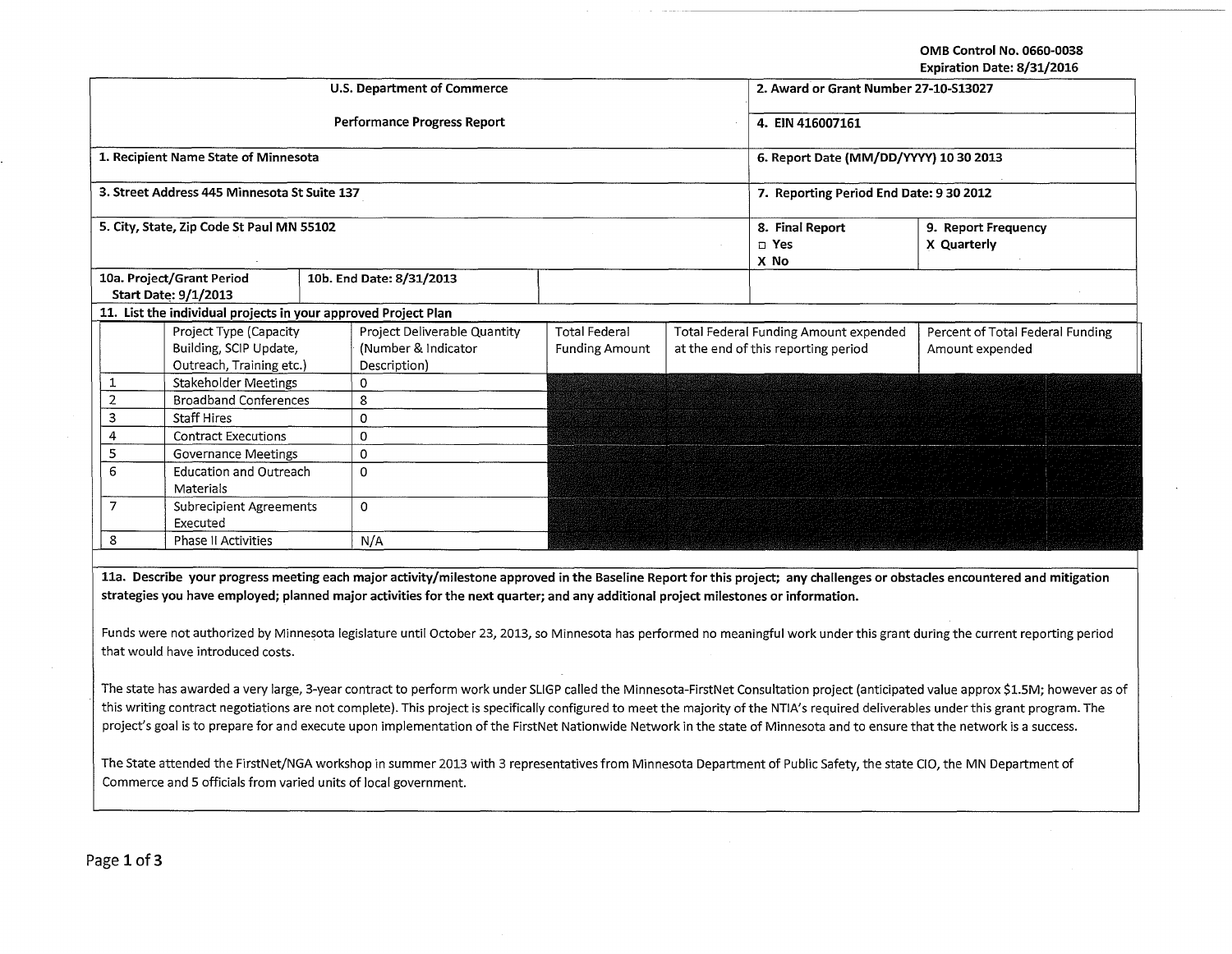11b. If the project team anticipates requesting any changes to the approved Baseline Report in the next quarter, describe those below. Note that any substantive changes to the Baseline Report must be approved by the Department of Commerce before implementation.

No changes anticipated during the next quarter. Changes ARE anticipated in future quarters.

llc. Provide any other information that would be useful to NTIA as it assesses this project's progress.

SLIGP has introduced substantial unanticipated administrative burden to the state. Many forms require the state to enter duplicate information it has already reported to NTIA and other Federal entities. For future programs to reduce administrative burden NTIA could consider a database with a secure web interface instead of numerous documents and paper forms for the state has to enter data and perform calculations manually.

11d. Describe any success stories or best practices you have identified. Please be as specific as possible.

Not applicable.

12. Personnel

12a. If the project is not fully staffed, describe how any lack of staffing may impact the project's time line and when the project will be fully staffed.

The project is fully staffed. However RIC activities related to SLIGP have not started due to a lack of legislative approval of the funds.

12b. Staffing Table

| Job Title   |  | <b>Project(s) Assigned</b>                    | Change               |  |
|-------------|--|-----------------------------------------------|----------------------|--|
| <b>SWIC</b> |  | Oversight of all activities.                  | Work not vet started |  |
| <b>RIC</b>  |  | Support for governance, education and outread | Work not vet started |  |
| RIC         |  | Support for governance, education and outread | Work not vet started |  |
| <b>RIC</b>  |  | Support for governance, education and outread | Work not vet started |  |

Add Row Remove Row

## 13. Subcontracts (Vendors and/or Subrecipients)

13a. Subcontracts Table -Include all subcontractors. The totals from this table must equal the "Subcontracts Total" in Question 14f.

| Name  | Subcontract Purpose           | Type<br>(Vendor/Subrec.) | RFP/RFQ<br>Issued<br>(Y/N) | Contract<br>Executed<br>(Y/N) | Start<br>Date | End<br>Date   | Total Federal<br>Funds Allocated      | <b>Total Matching</b><br><b>Funds Allocated</b> | Project and % Assigned |
|-------|-------------------------------|--------------------------|----------------------------|-------------------------------|---------------|---------------|---------------------------------------|-------------------------------------------------|------------------------|
| MnFCP | Comprehensive<br>consultation | Vendor                   |                            |                               | 11/4/20<br>13 | 6/31/2<br>016 | \$1.2M (approx.,<br>pending contract) | \$300K (approx.,<br>pending contract)           |                        |